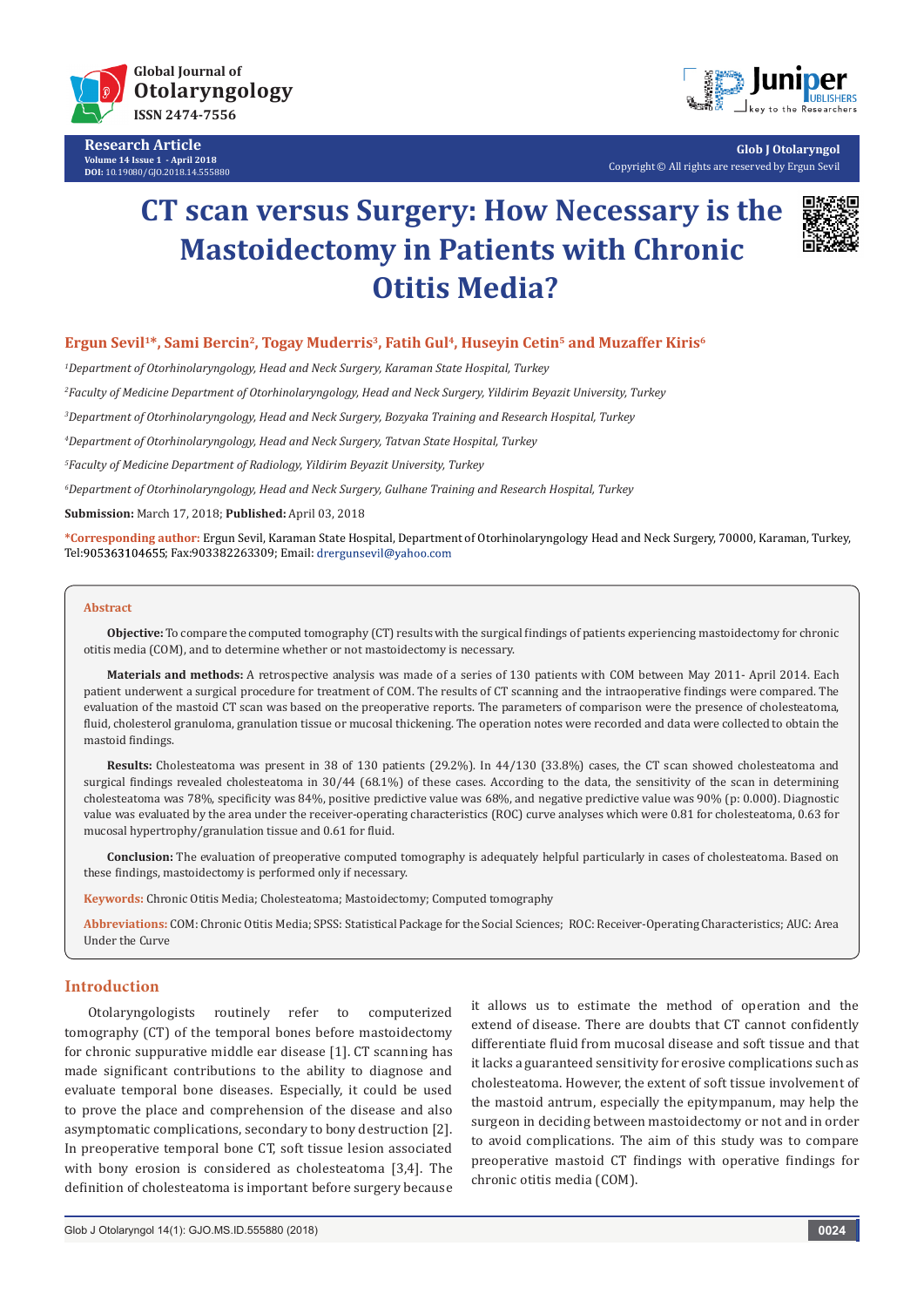### **Materials and Methods**

A retrospective study was carried out with 130 patients who underwent mastoidectomy between May 2011-April 2014 for chronic otitis media and were determined by CT scan preoperatively. Informed consent was obtained from all the patients. Approval for the study was granted by the local ethic committee (Ethics Committee Decision no: 2015/498). The study group included 62 male and 68 female patients ranging in age from 14 years to 65 years. The patients with a diagnosis of COM were selected for surgical procedure. The patients included in this retrospective study suffered from chronic tympanic membrane perforation, conductive or mixed type hearing loss and intermittent or refractory otorrhoea. CT scan was obtained when the examination of the ear was dry. However, patients with refractory otorrhoea were performed CT scan after oral and topical therapy.

The results of CT scanning and the intraoperative findings were compared. The evaluation of the mastoid CT scan was based on the preoperative reports. The parameters of comparison were the presence of cholesteatoma, fluid, cholesterol granuloma, granulation tissue or mucosal thickening. Both coronal and axial images were performed. Using Siemens Sensatron 40 equipment (Somatom X; Siemens, Erlangen, Germany), CT scans were performed using 1.5mm contiguous sections through the temporal bone CT was reviewed by only one experienced radiologist in the preoperative evaluation of COM. A comparison was then drawn between the radiological and intraoperative appearance of each patient's mastoid.

### **Statistical Analysis**

Statistical analyses were performed using statistical package for the social sciences (SPSS) software version 22 for Macintosh. Descriptive analyses were presented using mean and standard deviation for the normally distributed variables. The Kolmogorov-Smirnov test was used to evaluate the distribution of variables, the Student's t test was used for continuous variables for those with normal distribution and the Chi-square test was used for categorical variables. The receiver-operating characteristics (ROC) curve was used to show the sensitivity, specificity and area under the curve (AUC) of the parameters. The statistical significance was set at  $p<0.05$ .

#### **Results**

General radiological mastoid finding was hypopneumatization, which was present in all of the patients. The next most common mastoid abnormalities were involvement of the air cells by soft tissue. The values of the CT findings compared to the surgical findings are shown in Table 1. Intraoperatively, cholesteatoma was found in 38 out of 130 patients (29.2%). In 44/130 (33.8%) subjects, the CT scan revealed cholesteatoma. Surgical results demonstrated cholesteatoma in 30/44 (68.1%) of these cases. In 8 patients (21%) it was excluded by CT scan but was present at surgery. From the above data, the sensitivity of the scan in detecting cholesteatoma was determined as 78%, specificity as 84%, positive predictive value as 68%, and negative predictive value as 90% (p: 0.000) (Tables 1 & 2; Figure 1). Granulation tissue was noticed in 45/130 (%34.6) cases intraoperatively.

**Table 1:** The value of CT findings according to surgical findings.

|                                        | Sensitivity | <b>Specificity</b> | <b>PPD</b> | <b>NPD</b> | P     |
|----------------------------------------|-------------|--------------------|------------|------------|-------|
| Cholesteatoma                          | 78          | 84                 | 68         | 90         | 0.000 |
| Granulation/<br>mucosal<br>hypertrophy | 62          | 64                 | 48         | 76         | 0.003 |
| Fluid                                  | 31          | 90                 | 36         | 72         | 0.001 |

**Table 2:** A comparison of the CT and surgical findings for cholesteatoma.

|                    | Cholesteatoma (surgery)  |        |     |
|--------------------|--------------------------|--------|-----|
| Cholesteatoma (CT) | $\overline{\phantom{a}}$ | $^{+}$ |     |
|                    | 78                       |        | 86  |
| $^{+}$             | 14                       | 30     | 44  |
| n                  | 92                       | 38     | 130 |



In 58/130 (44.6%) cases, the CT scan showed granulation tissue. In 28 patients (21.5%), granulation tissue was predicted correctly by the CT scan. In 17 patients, it was excluded by CT scan but was present at surgery. According to the above data, the sensitivity of the scan in determining granulation tissue was detected as 62%, specificity as 64%, positive predictive value as 48%, and negative predictive value as 76% (p: 0.003) (Table 1 & 3; Figure 1). In 64/130 (49.2%) cases, bone erosion was not seen despite abnormal soft tissue density on CT. In 8 (12.5%) of these 64 cases, cholesteatoma was controlled during operation. The rest of the patients were associated to granulation tissue, cholesterol granuloma and fluid (Table 4 & 5; Figure 1). Cholesteatoma was detected in 30/44 (68.1%) cases where CT showed soft tissue density and ossicular chain erosion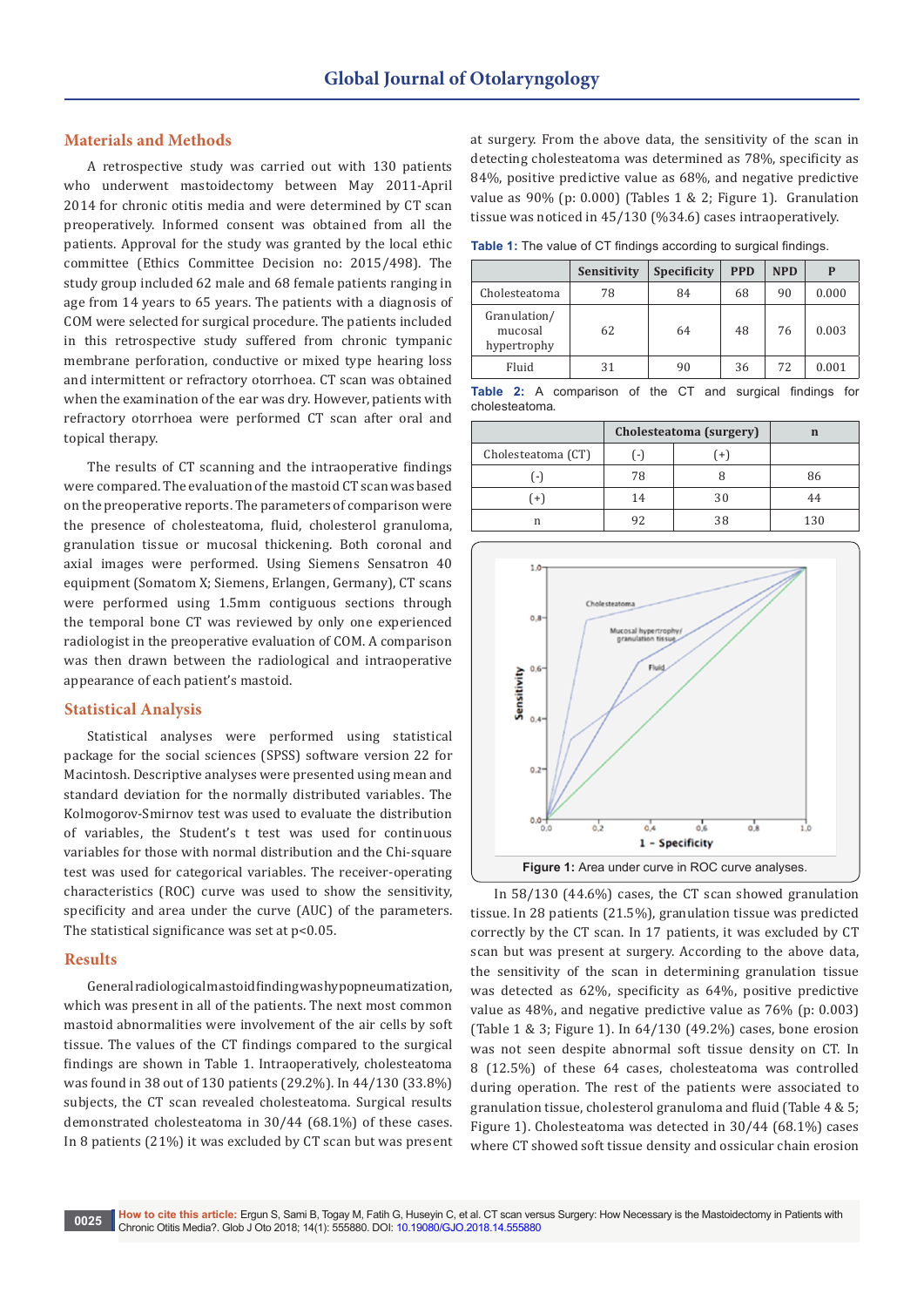being together. Despite the diagnosis of cholesteatoma in 6 cases intraoperatively, preoperative CT results were reported as granulation tissue.

**Table 3:** A comparison of the CT and surgical findings for granulation tissue.

|                                         | Granulation/mucosal<br>hypertrophy (surgery) | n     |     |
|-----------------------------------------|----------------------------------------------|-------|-----|
| Granulation/mucosal<br>hypertrophy (CT) | $(-)$                                        | $(+)$ |     |
| $1 - x$                                 | 55                                           | 17    | 72  |
| $^{\prime}$ +                           | 30                                           | 28    | 58  |
| n                                       | 85                                           | 45    | 130 |

In 44 /130 (33.8%) cases, surgical exploration did not show any proof regarding with soft tissue collection. None of these mastoid bones had cholesteatoma, cholesterol granuloma, mucosal thickening and granulation tissue. Therefore, it was thought to be related to fluid. It is difficult to show this situation clearly, which hinders the differentiation of fluid from the water which is used while drilling the mastoid.

**Table 4:** A comparison of the CT and surgical findings for fluid.

|            | <b>Fluid (surgery)</b> |           |     |
|------------|------------------------|-----------|-----|
| Fluid (CT) |                        | $\ddot{}$ |     |
|            | 78                     | 30        | 108 |
|            |                        | 14        | 22  |
| n          | 86                     | 44        | 130 |

**Table 5:** A comparison of the CT and surgical findings for cholesterol granuloma.

|                            | Cholesterol granuloma | $\mathbf n$ |                 |
|----------------------------|-----------------------|-------------|-----------------|
| Cholesterol granuloma (CT) | $(-)$                 | $(+)$       |                 |
| ۰.)                        | 124                   |             | 124             |
| $+1$                       |                       |             |                 |
| n                          | 127                   |             | 13 <sub>C</sub> |

Diagnostic value was evaluated by the AUC ROC curve analyses, and the values obtained were 0.81 for cholesteatoma, 0.63 for mucosal hypertrophy/granulation tissue and 0.61 for fluid (Figure 1). The ROC curve analyses indicated that the cholesteatoma could not be significantly differentiated from non-cholesteatoma patients. However, cholesteatoma had higher sensitivity and specificity values when compared to other mastoid diseases in CT.

## **Discussion**

The role of CT in the preoperative evaluation of COM patients is not clear, although the accepted imaging modality in imaging temporal bone pathologies is CT [5]. However, using CT of the temporal bone before mastoid surgery is becoming routine practice for most otolaryngologists, provides data about the surgical anatomy and extension of the pathology, and is also important for medicolegal reasons as it gives preoperative

documentation of the disease. As has been previously reported, the diagnostic value of CT making different cholesteatoma, granulation tissue, and fluid has been debated in the preoperative evaluation of COM patients [4,6,7]. It is difficult to claim that a soft tissue appearance without destruction on CT is a cholesteatoma in the mastoid. Tatlipinar et al. argued that CT scans of chronically draining ears demonstrated abnormal soft tissue densities in the middle ear or mastoid in 80% (40/50) of cases, and surgical findings revealed that 57.5% (23/40) of those were cholesteatoma [8].

In the current study, CT scan demonstrated abnormal soft tissue in 83% (108/130) of cases, and surgical findings showed that 35.1% (38/108) were cholesteatoma. Furthermore, although CT scan reported soft tissue density in the attic region in certain cases, surgical exploration revealed only mucosal edema intraoperatively. Obstruction was not observed because of soft tissue during mastoidectomy. It was thought that the view on CT might be by the reason of inflammation caused by chronic otorrhea. Using ROC curve analyses, the accuracy of the cholesteatoma (AUC=0.81, Figure 1) in tomography was comparable to recent publications, thus demonstrating that cholesteatoma has higher sensitivity and specificity values when compared to other mastoid diseases in CT. Baylan et al. demonstrated that cholesteatoma was present in 19 of 56 patients (33.9%).

In 18 patients (94.7%), the cholesteatoma was predicted correctly by the CT scan, and in 34 patients (91.9%), it was put out of accurately. The sensitivity of the scan in detecting cholesteatoma was 91.9%, specificity was 94.7%, positive predictive value was 97.1%, and negative predictive value was 85.7% [9]. Chatterjee et al. showed that the important role of high resolution CT lies on the early detection of cholesteatoma, and more conservative surgical procedures can be used to eradicate the disease [10]. Thukral et al. claimed that the surgical and radiological findings showed a high level of sensitivity (89.29%) in the identification of cholesteatoma [11]. The results of the cholesteatoma in the current study were comparable to the findings of these reports that used CT and obtained good prediction with high sensitivity and specificity.

In the current study, cholesteatoma could be properly viewed by computed tomography. If there are bone erosion and smooth expansion with soft tissue mass, which are the hallmarks of cholesteatoma, mastoidectomy should be applied. On the other hand, if the soft tissue mass is not associated with bone erosion, it is difficult to determine cholesteatoma on CT as it could be associated with mucosal thickening, granulation tissue and fluid. Belal et al. reported on functional middle ear and mastoid surgery, stating that the surgeon needs to clear the middle ear first because cholesteatoma almost always starts in the middle ear [12]. When the scan is reported with mastoid diseases except cholesteatoma, the middle ear approach can be recommended first to remove the pathology, and the decision of